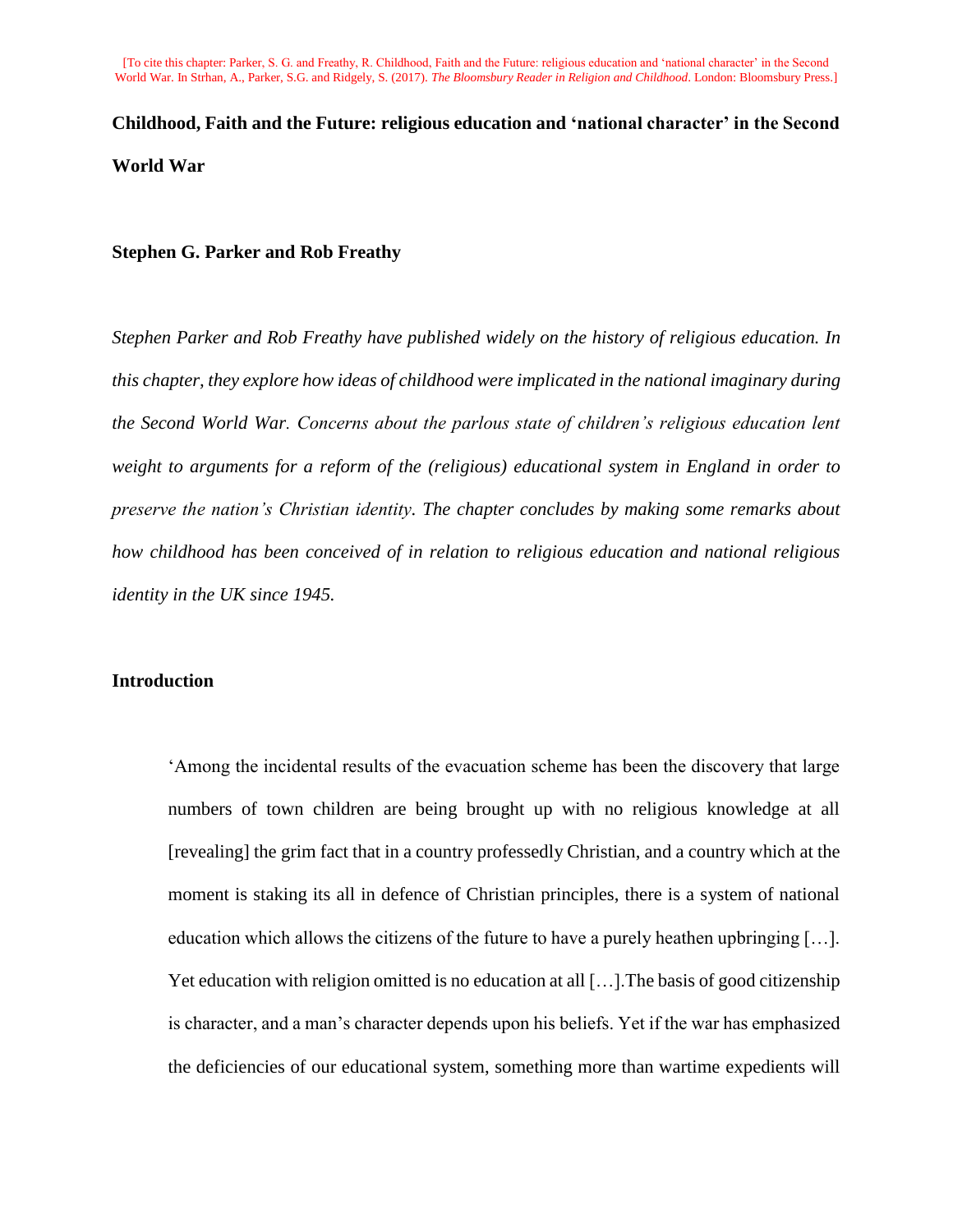be needed to remedy them. More than before it has become clear that the healthy life of a nation must be based upon spiritual principles…Christianity cannot be imbibed from the air…The highest of all knowledge must be given frankly the highest place in the training of young citizens. It will be of little use to fight, as we are fighting to-day, for the preservation of Christian principles if Christianity is to have no future...'<sup>1</sup>

Whether British national character is Christian or not has been much debated since the 1960s, an observation to which we shall return in the conclusion of this chapter. However, as Matthew Grimley has shown of the inter-war years, the intimate connection between English/British character and Christianity was widely understood if not accepted, being circulated and reinforced by the arts, the new media of film, and by the radio programmes of the BBC (Grimley 2007).<sup>2</sup> Likewise, that national character had been fundamentally influenced by, in particular, a 'common religious heritage', especially a Protestant and Puritan one, found intellectual acceptance amongst authors as divergent as D.H. Lawrence and Prime Minister Stanley Baldwin (Grimley 2007: 895).

The distinctions between British national character and that of other nation's identities became one spoken and written of increasingly through the 1930s and into the Second World War, as nationalism in the political form of Communism, Fascism and Nazism became ominous threats. According to Grimley, it was argued that, in contrast to Germany, the British peoples were united by a common religious heritage which, since Cromwell's Puritan revolt, had been imbued with a sense of liberty and opposition to civil and ecclesiastical control (Grimley 2007: 900-901). Religion rather than race was espoused as the defining factor in the formation of the British national community.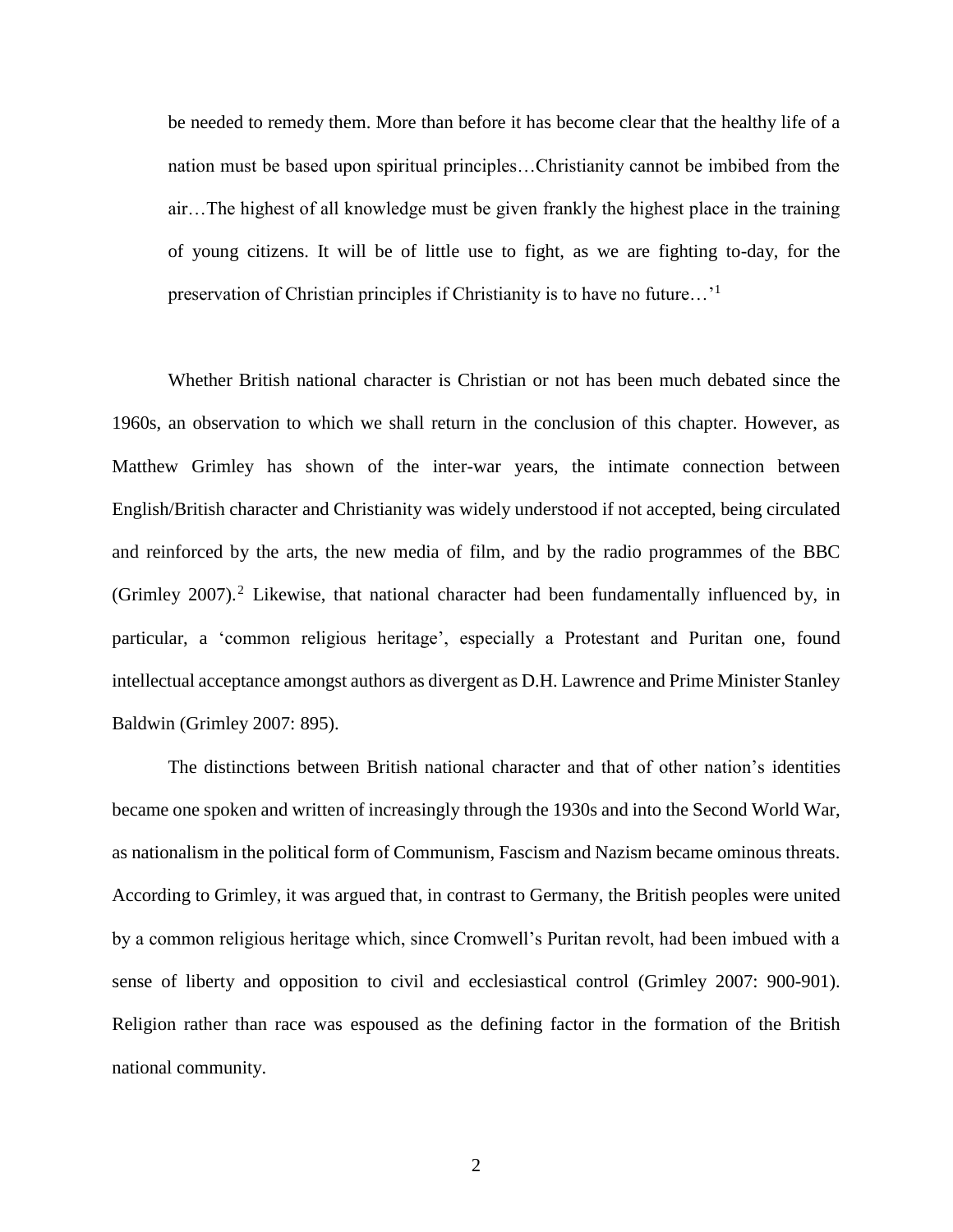Wartime rhetoric in general reinforced the notion of Britain's standing as a Christian nation (see Parker 2006, 2012, Freathy 2007, 2008). From politician to parish clergy, much was spoken and written of national Christian character, of the war being both a test of this, as well as presenting an opportunity to reaffirm it. Adult citizens were encouraged to attend to the 'Big Ben minute', a brief time of prayer before the nine-o'clock news on the BBC's Home Service, and to displays of civil religion such as National Days of Prayer (Parker 2006: 92, 110). Children were not considered exempt to similar calls to prayer, the flagship children's radio show, *Children's Hour*, establishing its own Epilogue, Children's Hour Prayers, in 1940, in addition to a new BBC *Religious Service for Schools* (Parker 2010).

In line with what Gordon Lynch has observed of the sacrality of the Irish Catholic nation in the twentieth century, British (Protestant) Christian character was similarly valorized (Lynch 2012: 66-70). Moreover, the 'long childhood', which was becoming the norm across societies with a state-funded education system, including Britain, led increasingly to a view of, what Lynch has called, the 'sacrality of the care of children' (ibid.: 70-73). In this context, children were seen as 'vulnerable to poor social conditions and corrupting moral forces', their protection and moral nurture taking on an increasing imperative (ibid.: 72). The cultural imaginary of British national character and the sense of the sacrality of the care of children combined to create a heightened sense of moral panic when at the outset of the Second World War, in September 1939, some 800,000 children were evacuated from towns and cities to the countryside in anticipation of aerial bombardment. This mass evacuation provided evidence which ran counter to notions of a Christian society, a matter which resulted in anxiety amongst religious educationalists in particular. This galvanized theirsense of the importance of a more thoroughgoing Christian education in the future.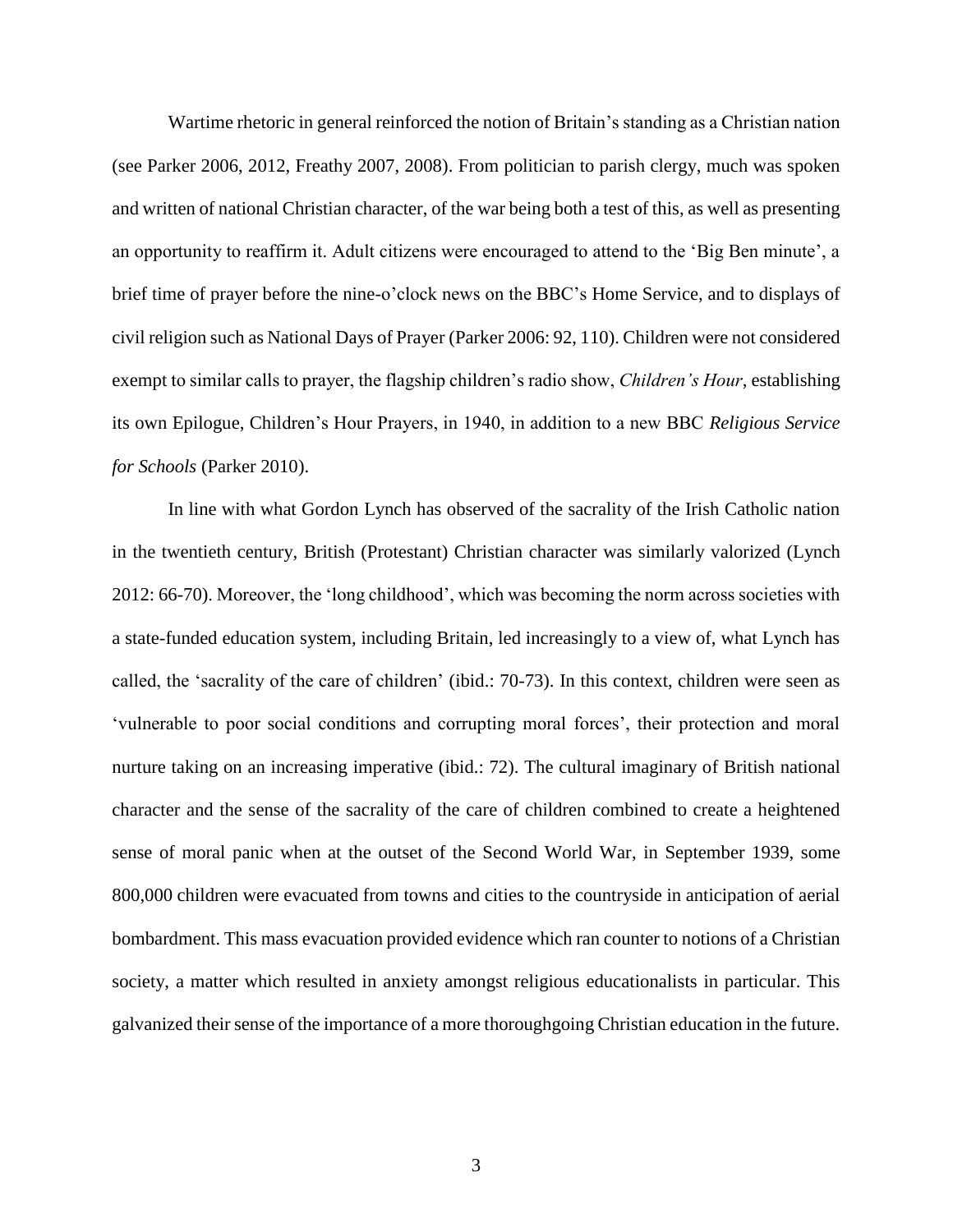#### **Evacuation**

Writing of the results of a national enquiry into this evacuation, published in the British journal *Religion in Education* in 1940, Canon Tissington Tatlow, an Anglican cleric, and founding Director of the Institute of Christian Education, summed up the report's alarming findings as this: 'No religious influences in the home, no ordered home life nor discipline'.<sup>3</sup> The report went on:

Reference to fish and chips as the staple fare is frequent, also the novelty of knives and forks. The slum child in many cases attends Sunday School, but there are no indications that such attendance is of religious value to him. Three things are constantly mentioned together […] very little is done for children in the way of home training by parents in the majority of homes; church-going is the exception rather than the rule, and religious teaching is left almost entirely to the school […] We find very little religious influence of an effective kind in the majority of homes. There is a definite minority in which religion counts; but it is rather pathetic to see the ignorance of many children of the simplest Bible stories […] a higher proportion of children from working-class than from middle-class homes receive some systematic religious teaching. This is due to the number who attend Sunday school. But the great majority of these children when they leave school at fourteen also leave the Sunday school, and such contact as they have had with the Church comes to an end.' 4

These shocking discoveries were contrasted with the children's responses to life in the bucolic settings of their reception areas, where it was reported they had been taken to church, some for the first time, and liked it. As a result, Tatlow asserted, 'dirty little heathens have been turned into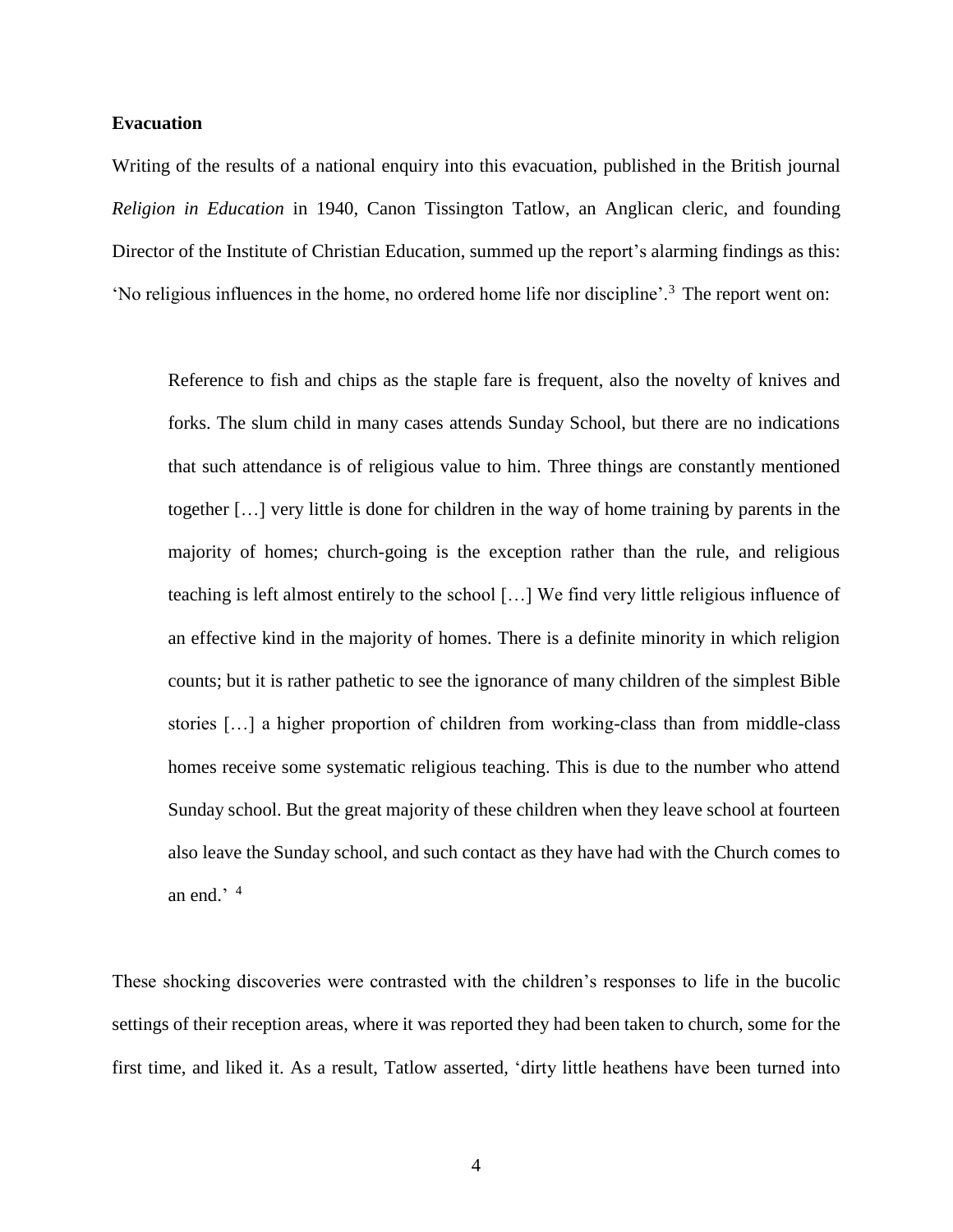decent little Christians in a matter of months.'<sup>5</sup>

In the same issue of *Religion in Education* R. B. Henderson, Headmaster of Alleyn's School, Manchester, felt able to conclude that the existence of prayers and a 'Divinity' lesson at the beginning of the school day in many schools were having little effect and 'nearly the whole of England has gone pagan — pagan elementary schools, pagan secondary schools, and pagan universities.' <sup>6</sup> The only remedy as far as he was concerned was a renewed understanding that 'all education is religious' and to focus more systematically on making it so.<sup>7</sup>

Tatlow's and Henderson's anxiety about the situation, and their judgement concerning its remedy were echoed in *The Times* leader quoted at length at the head of this chapter. If there was to be a necessary renewal or reaffirmation of Christian national character, and it was thought there clearly there had to be given the appalling physical, moral and spiritual situation children were reportedly growing up in, then greater prominence needed to be given to children's religious education in schools. The reported national scandal of a childhood lived amidst such turpitude was staged in such rhetoric in order to create a sense of moral purpose at home for the war being fought abroad. There was clearly no point in fighting the 'heathen' overseas, if only 'heathens' were being nurtured at home.

#### **Religion in Education**

Over the next few months *The Times* leader, and the 400,000 copies of it circulated as pamphlet, elicited much correspondence in the newspaper's letters page, and debate elsewhere (Parker 2012). Likewise, religious educationalists publishing in the pages of *Religion in Education* at the height of the blitz over Britain, in 1940 and 1941, wrote with candour and urgency of the opportunities wartime presented for religious education in the present, and its future place in the school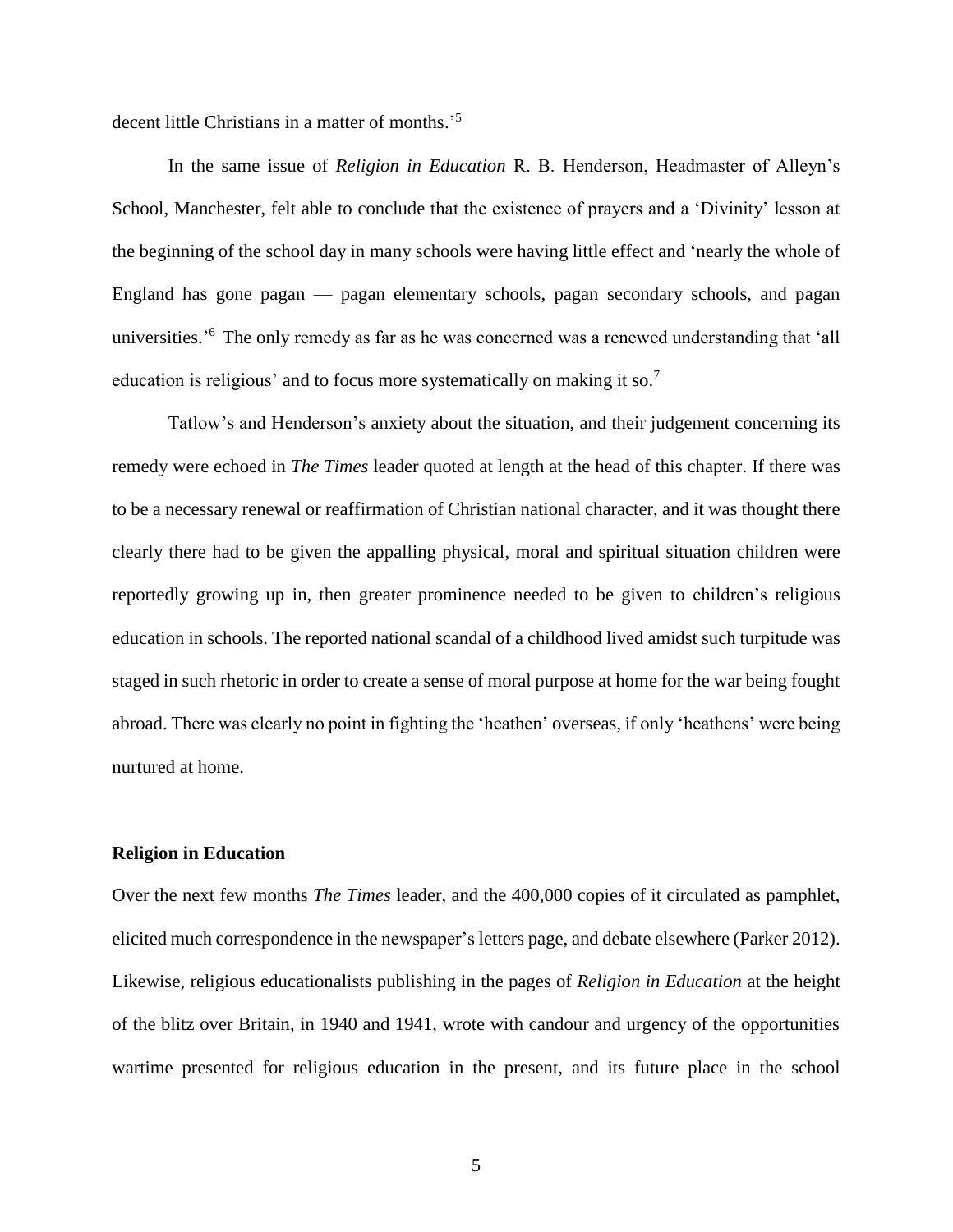curriculum. Christians in the south of England united, according to the editor of *Religion in Education*, Basil Yeaxlee, to declare that 'our case in this war is spiritual, not just political'; he went on 'this is the accepted hours in which to claim for the Christian faith its fundamental place in British education.' 8 Indeed, F. A. Cockin, Canon of St. Paul's, reflected that 'the most encouraging by-products of war conditions' was the interest in the teaching of religion in school.'<sup>9</sup> The headmaster of an evacuated school wrote that evacuation to a rural area had presented teachers and children with freedoms and opportunities to engage in activities which laid the foundations of what he deemed to be 'real' religious education. Rehearsing plays, engaging in debates, listening to gramophone records, chopping wood, cultivating fields, were cited as 'in the deepest sense 'religious,' since any real initiative within an individual is a spiritual activity'.<sup>10</sup> Another author, a teacher, Arnold Lloyd, wrote of a qualitatively different kind of religious education, and the need for young people to be able to debate ideas in lessons, not just accept what their teachers told them.<sup>11</sup> Because children were in 'peril', he argued, then schooling needed to take on a different tenor. It followed that teachers needed to be given the opportunity to develop an understanding of adolescent psychology; schools should offer an assembly in which quiet reflection is possible; and education professionals needed be an example to the young.<sup>12</sup> Moreover, Maxwell Garnett, the internationalist and long-time General Secretary of the League of Nations Union, wrote stridently of the contrast between Nazism and the values of Christian England. Decreeing that 'there is no reason why the schools of Christian England should not be seeking to make Christians with the unanimity and fervour that is shown by the schools of Nazi Germany'.<sup>13</sup> He contrasted the clear way in which the Nazis pursued the education of their young people with the British education system, within which 83 per cent of children received no further religious education beyond aged 14.<sup>14</sup> Total Christian education would provide a bulwark against Totalitarianism.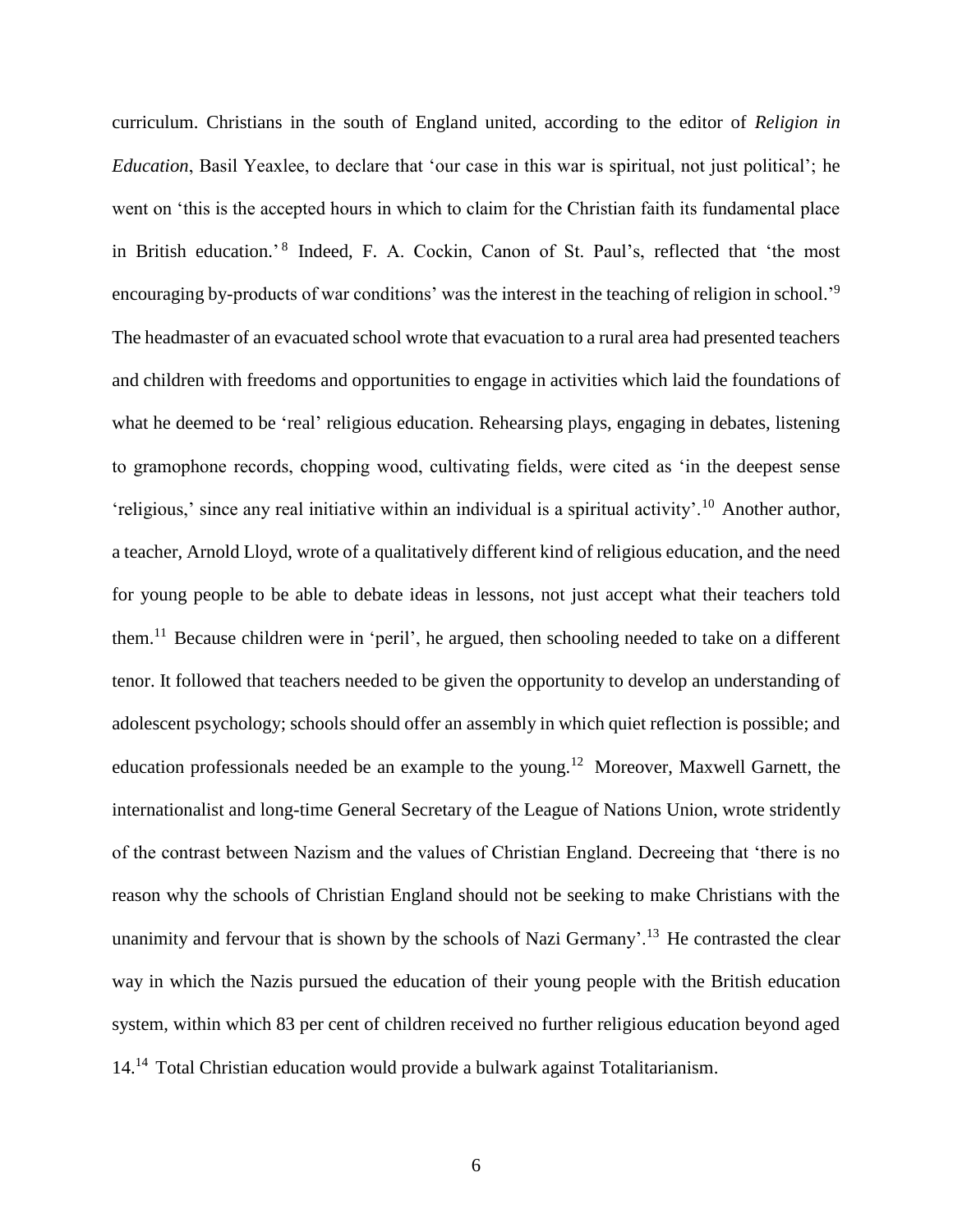When in 1941, the Archbishops of Canterbury, York and Wales published a statement calling for Christian education in all schools, their 'five points', it must have been scarcely believable that all of these would be achieved. But in the end, on a wave of ostensibly widespread and popular support, which wished to reassert British national character as indisputably Christian, it was precisely these five goals that constituted the religious settlement of the 1944 Education Act. Specifically these were: (i) a daily act of collective worship in all schools; (ii) compulsory religious instruction in all schools; (iii) taught by teachers competent to deliver it; (iv) inspected in line with other subjects; and that (v) religious knowledge should be an optional subject in the teachers' certificate of qualification.<sup>15</sup>

Of course, in all of this few asked children what they thought of religious education. When one educationalist did so, Irene Showell Cooper, the resultant responses were not entirely satisfactory to her. One response from a 14 year-old in particular piqued her. When asked what she liked and disliked about her scripture lessons the girl replied:

Personally, I do not think that the teaching of Scripture should be compulsory in schools. If the children or their parents feel a need or desire to study the works in the Bible, a church or chapel is the best place to attend. Here [in church] the Bible is learnt and discussed in the right atmosphere. Scripture cannot be just a study of the Bible — it becomes a set book in which passages must be studied and learnt by heart.<sup>16</sup>

Irene Cooper's rejoinder was: 'there is some muddled thinking here, and it is obviously the remark of someone who has been badly taught,' but she also concluded that, 'actual religion is always needed', and that there is a 'necessity for teaching religion all the time'.<sup>17</sup> Thus in the 1940s, where one child at least could see the distinctions in what might justifiably be taught in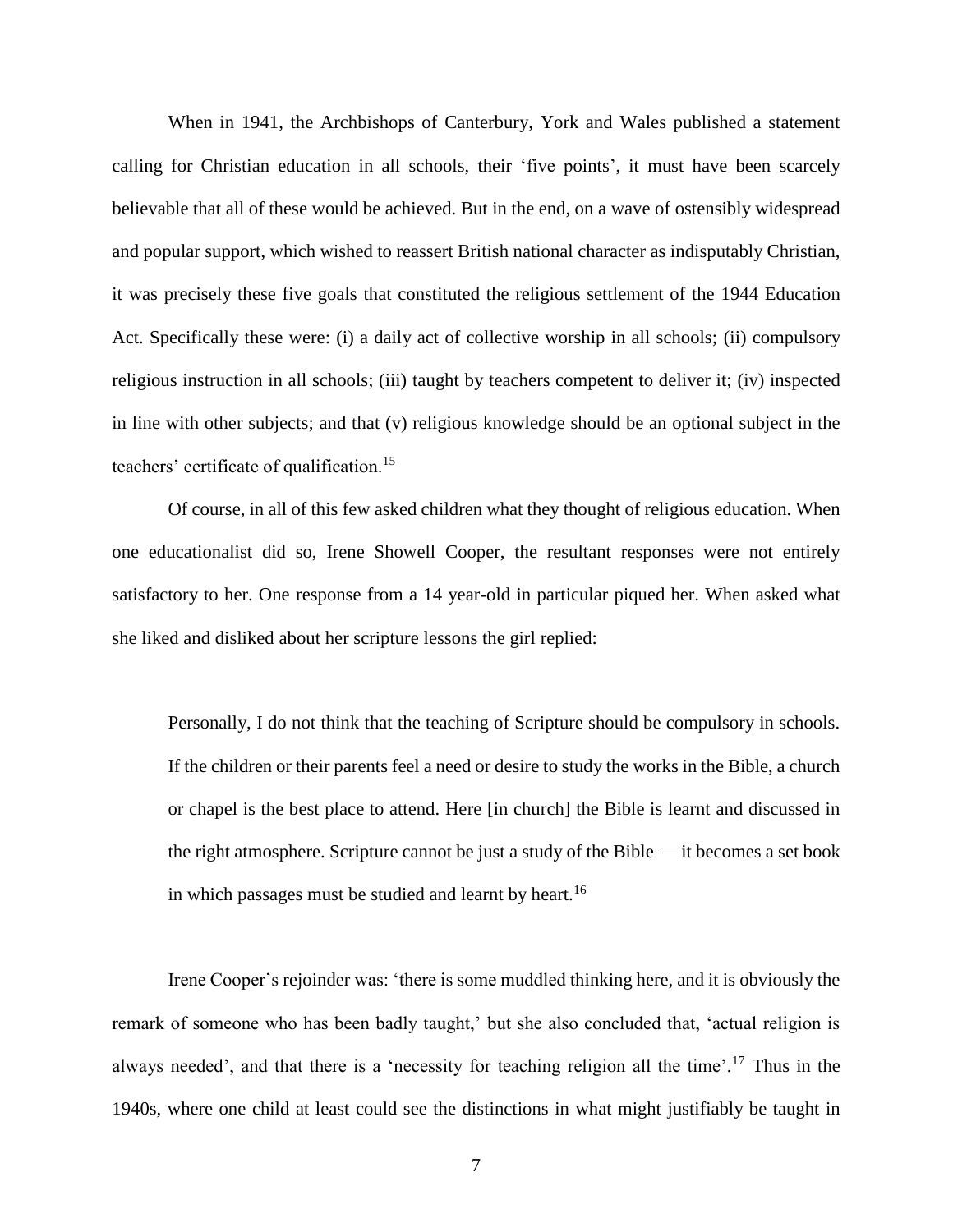school, home and church, the majority of educationalists writing in *Religion in Education* took the view that, for the sake of the nation's spiritual health and moral character, children should be nurtured in an ethos reflective of Christian values, experience a daily act of worship, and be taught Christian education.

### **Conclusion**

The social imaginary of the interwar and Second World War years asserted British national character to be Christian. This imaginary was mediated in multiple ways, which fed directly into a mass emotional climate supportive of the morality of war and in sustenance of civilian morale. Because of this, moral panic ensued when it was found that the majority of children did not exhibit the necessary morality and religious knowledge which would guarantee a future Christian society. Compulsory Christian education, it was thought, was the essential means by which a more fully Christianized society could be achieved; prominent educationalists, churchmen and politicians agreed upon this. The end result was a long-lasting settlement for religious education forming part of the now iconic 1944 Education Act.

Whatever the veracity of the claim that British national identity is Christian, this national religious imaginary has become much more vocally contested since the 1960s. Moreover, religious education, still perceived as being one vehicle by which national religious identity is formed, has been often been implicated in these debates (Parker and Freathy 2012). In the face of increased religious diversity and secularity the nature and purpose of religious education in Britain has gradually altered to take into account the diversity of perspectives present within society and its schools, but not without a good deal of contestation (Freathy and Parker 2013). Even so, the religious settlement of 1944 remained and remains the basic legal framework within

8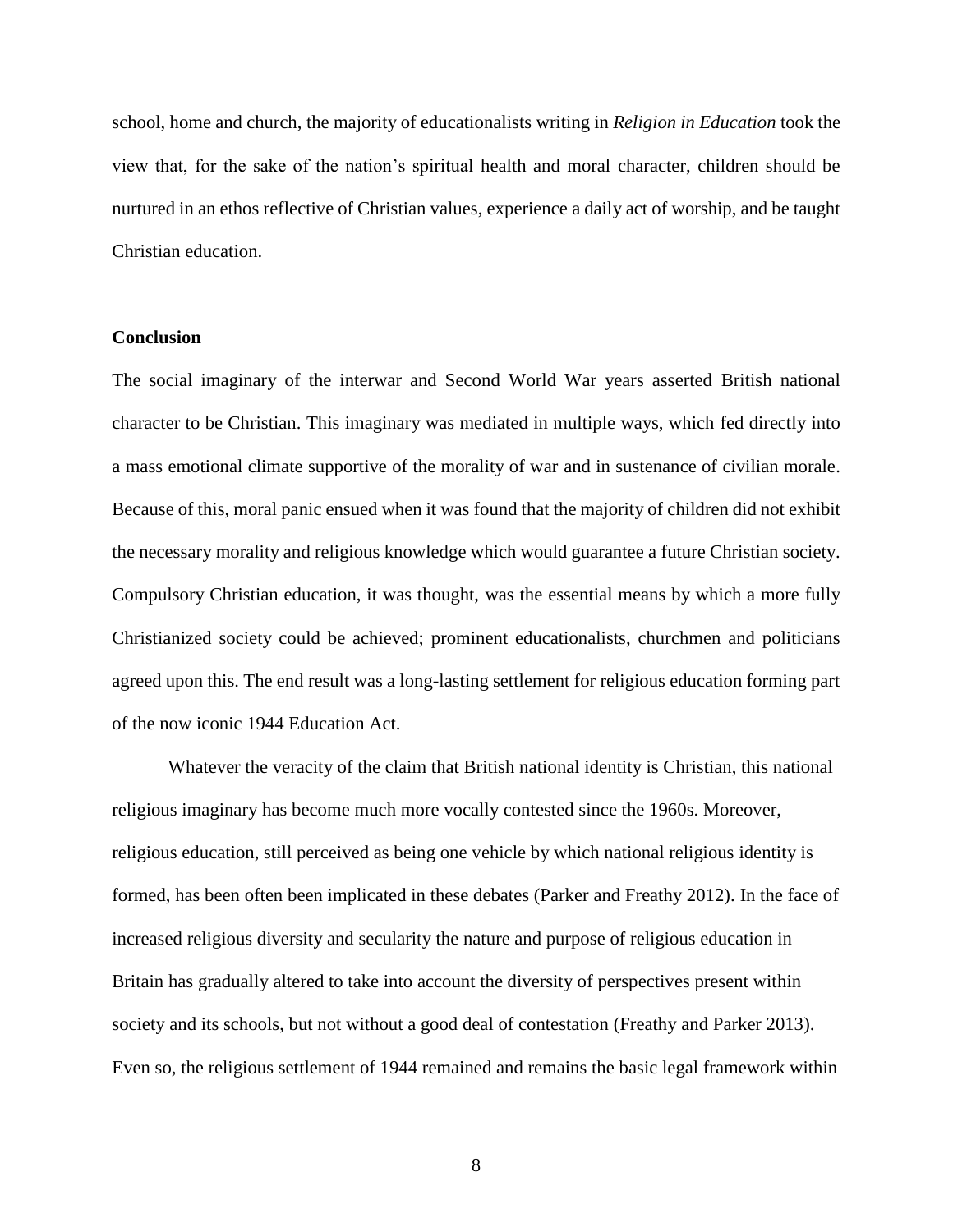which the subject operates. At times when it has been challenged, national character and identity have been invoked in the face of purported internal and external threats. In a House of Lords debate on 'Religious Education in [County] Schools' on 15<sup>th</sup> November 1967, for example, Lord Butler of Saffron Walden, who had been President of the Board of Education when the 1944 Education Act was passed, called upon parliament to remember the 'sentiments and the emotion' of the time of this 'religious settlement … in the flush of war … in Church House with the bombs actually raining'. To challenge the religious clauses of the Butler Act was presented as tantamount to challenging the cause for which Britain had gone to war.

It is a moot point whether this original settlement was representative of the social reality of the 1940s, or whether it merely reflected a Christian social imaginary of politicians, religious leaders, educationalists and others. Regardless, dissatisfaction with the representativeness and effectiveness of this settlement has grown recently amongst many religious educationalists and stakeholder groups, such that a series of reports in 2015 have called for a wholesale review of this historic settlement.<sup>18</sup> Within these reports children are thought of as deficient in, and therefore requiring, an education which fosters the development of a 'religion and belief literacy'.<sup>19</sup> In a cultural context fearful of religious extremism, children are seen on the one hand as vulnerable to being led astray by radical religious ideologies, or to an intolerance of particular religious groups, and on the other to be pioneers of a new, fairer and more inclusive society. Whereas in the Second World War Christianity was seen as the bulwark to political extremism, arguably today the values underpinning the Western/British socio-political order (so-called British values) are seen as the bulwark to religious extremism.

Commenting upon the Commission on Religion and Belief in British Public Life Report of 2015, the Chair of the Religious Education Council of England and Wales, Professor Trevor

9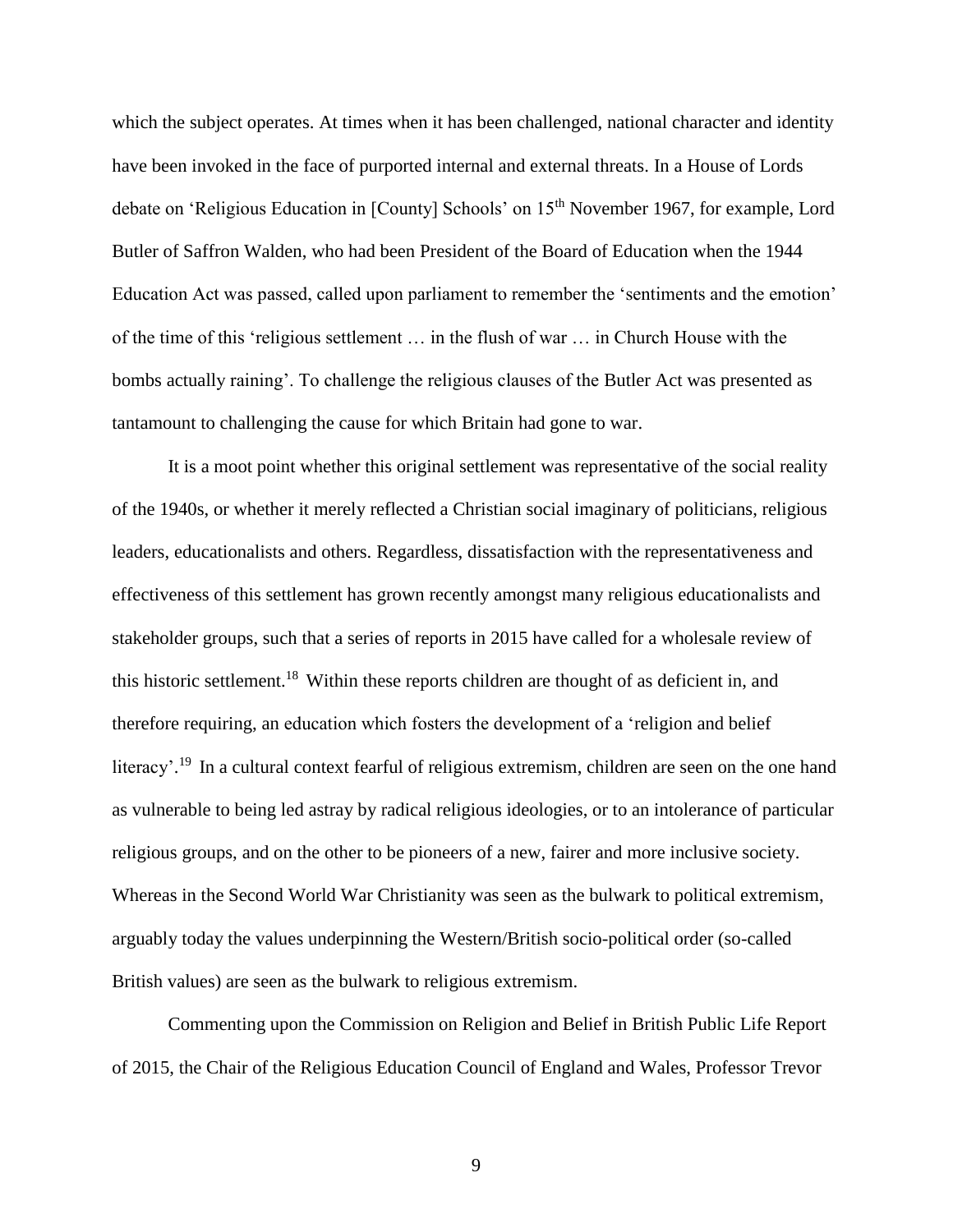Cooling, has written that:

Britain is a changing society, becoming more diverse and increasingly plural. In this context, finding ways of nurturing national identity is urgent. We need a positive ongoing national story which reflects this new future. $^{20}$ 

This begs the questions, what kind of national story; what national religious character should be nurtured (if any)? The history of British religious education points to a British religious identity which is continually in negotiation. Although clearly defining itself as Christian in the interwar years, appealing in particular to a Protestant heritage, the nature of this Christian character was flexible enough to include Christians of a variety of hues, and in practise a Jewish community also. Although this Christian character reasserted itself in debates over national character between the 1960s through to the 1980s, there were gradual moves towards one which was multi-cultural and multi-faith (Parker and Freathy 2012, Feldman 2011).

In this context, religious education takes on a different form and content. A thoroughgoing knowledge and understanding of the Bible and Christian belief has given way to the need for an essential knowledge of a range of different religions and philosophies. These religions and philosophies are taught in schools without prejudice as being equivalent in value and as potentially informative of pupil's personal development, religious literacy, and civic awareness. Even so Christianity is still afforded special status in the religious education curriculum (Parker and Freathy 2012).

#### **References**

10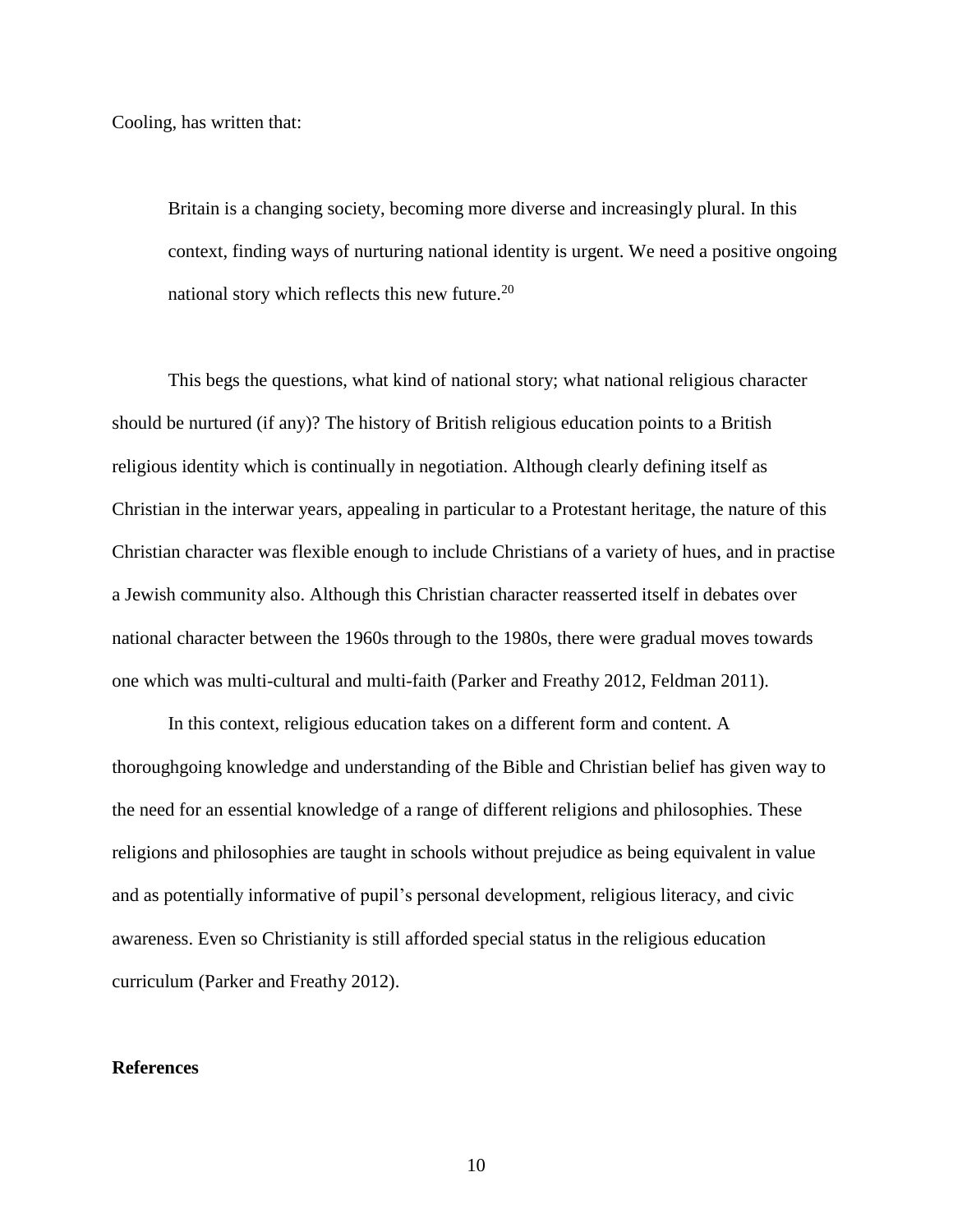Feldman, D. (2011) 'Why the British like turbans: a history of multiculturalism in one country,' in Feldman, David and Lawrence, J. (eds.) *Structures and Transformations in Modern British History*. Cambridge, UK: Cambridge University Press, pp. 281-302

Freathy, R. J. K. (2007), 'Ecclesiastical and religious factors which preserved Christian and traditional forms of education for citizenship in English schools, 1934-1944,' *Oxford Review of Education*, 33(3): 367-377.

Freathy, R. (2008), 'The Triumph of Religious Education for Citizenship in English Schools 1935-1949,' *History of Education*, 37(2): 295-316.

Freathy, R.J.K., Parker, S.G. (2013), Secularists, Humanists and religious education: religious crisis and curriculum change, 1963-1975, *History of Education: journal of the History of Education Society*, 42(2): 222—256.

Grimley, M. (2007), 'The Religion of Britishness: Puritanism, Providentialism, and "National Character," 1918–1945' *Journal of British Studies*, Vol. 46 (4): 884-906.

Lynch, G. (2012), *The Sacred in the Modern World: a cultural sociological approach*. Oxford: Oxford University Press.

Parker, S.G. (2006), *Faith on the Home Front: aspects of church life and popular religion in Birmingham*, 1939-1945, Oxford: Peter Lang.

Parker, S.G. (2010) 'Teach them to pray Auntie': Children's Hour Prayers at the BBC, 1940- 1961', *History of Education*, 39(5): 659-676.

Parker, S. (2012), 'Reinvigorating Christian Britain: the spiritual opportunities of the war, national identity, and the hope of Religious Education,' in Parker, S.G. and Lawson, T. (eds) *God and War: the Church of England and Armed Conflict in the Twentieth-century*. Aldershot: Ashgate.

Parker, S.G., Freathy, R.J.K. (2012), 'Ethnic diversity, Christian hegemony and the emergence of multi-faith religious education in the 1970s,' *History of Education: journal of the History of Education Society*, 41(3): 381–404.

 $\overline{a}$ 

<sup>&</sup>lt;sup>1</sup> *The Times*, Religion and National Life, 17 February 1940.

 $2\degree$  The two terms English/British were often elided, but we have opted to use the term British here.

<sup>3</sup> Tatlow, T (1940) The results of an enquiry on evacuation, *Religion in Education*, 7(3), p.140.

<sup>4</sup> Tatlow, T (1940) The results of an enquiry on evacuation, *Religion in Education*, 7(3), pp.140- 141.